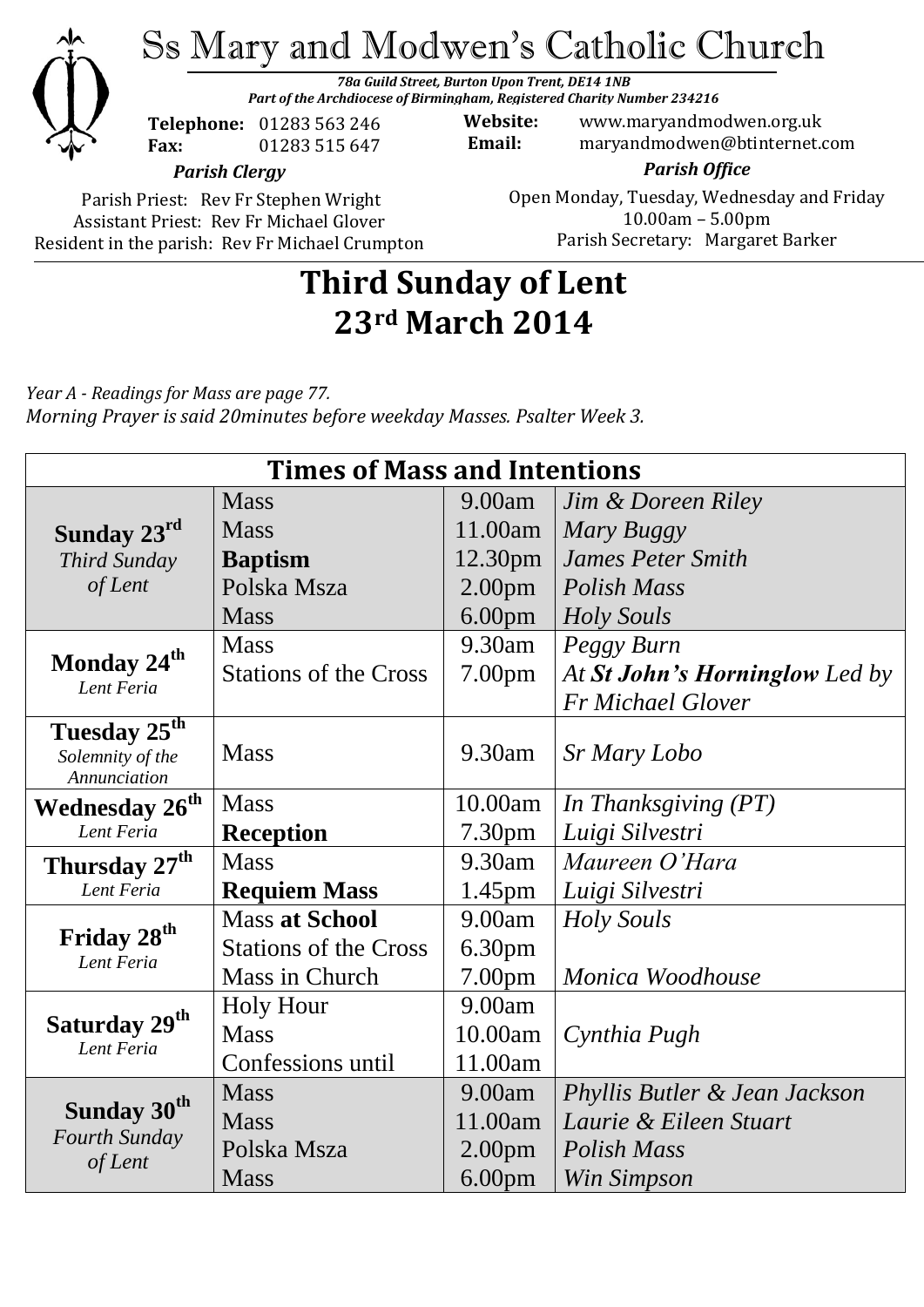### **Please pray for all the sick and housebound of the Parish:**

Kathleen Benson, David Hughes, Eileen Lee, Pat Bolton, Mary Burnside, David Hastilow, Maureen & Sidney Parker, Irene Hill, Olive Wilson, Eve Goode, Sarah Pursglove, Marjorie Staley, Marie Gibson, Martin Halligan, Martin Goddard, Merlin Joseph, Mary Hyde, Baby Katie, Betty Gould, Michael Wright, Tony Kerr-Delworth, Fr Bernard Shaughnessy, Mary Conway, Baby Tomasz Weedon, Kay Elizabeth Webster, Kirsty Freeman, Peter Hunt, Jonjo Finnegan, Michael Cobley, Russ Simpson, Brian & Rita Baldock, Joe & Marg Emery, Baby Niamh Rodriguez, Sylvia Breen, John Wain, Fr Rob Taylerson, Pete & Sue Hughes, Baby James Kersey, Baby Elsie Mae Freeman, Anne Cope, Alastair Furness, Damian Walsh, Arthur Walsh, Thomas McHugh, David Priest, Viv Saunders, Janet Stanley, Roz Fleetwood, James Cull, Isabel Kinsella, Paddy Griffin, Joan Maguire.

## **Lord Grant Eternal Rest to those who have died recently:**

Luigi Silvestri whose Reception into Church is on Wednesday 26<sup>th</sup> March at 7.30pm and Requiem Mass on Thursday 27<sup>th</sup> March at 1.45pm.

Ruth Newbury whose cremation service takes place at Bretby on Monday31 $^{\rm st}$  March at 12.45pm.

Canon Gerard Hanlon.

**Offertory Collection:** £448.80 (non Gift Aid); £416.62 (Gift Aid) Standing orders £460 (Gift Aid) thank you for your generosity.

CAFOD Lent Fast Day – £927.56 Building & Development Fund running total: £40,966.96

This Weekend – Second Collection – Building & Development Fund Next Weekend – Second Collection – Building & Development Fund 6<sup>th</sup> April – Second Collection – Building & Development Fund

## **For Next Sunday 30th March: - Please Pray for the Priests READERS and Seminarians of the Diocese:**

M Toynbee, R Taylor, W Moloney **EUCHARISTIC MINISTER** Sunday – Rev Fr Desmond Devenney

M Noble, J Emery, J Ward Monday – Rev Fr John Dewis L Stuart **Letter Controller Controller Controller Controller Controller Tuesday – Rev Fr Francis Dickinson** A Dyche, J Mitcheson, C Bailey Wednesday – Rev Fr Edgardo Dizon

Rose&Beckie/Mena&Denis/John & Cathy Friday – Rev Fr Aengus Donlon **CASHIERS** Saturday – Rev Fr Brendan Donlon

# **CHURCH CLEANING**

Marie, Rose & Sarah

#### **FLOWERS**

LENT NO FLOWERS

### **PIETY SHOP**

Sarah & Marc, Anne, 6pm on request

**TEA & COFFEE** Thursday – Rev Fr Michael Dolman Margaret & Carol Sunday Next – Rev Fr Brian Doolan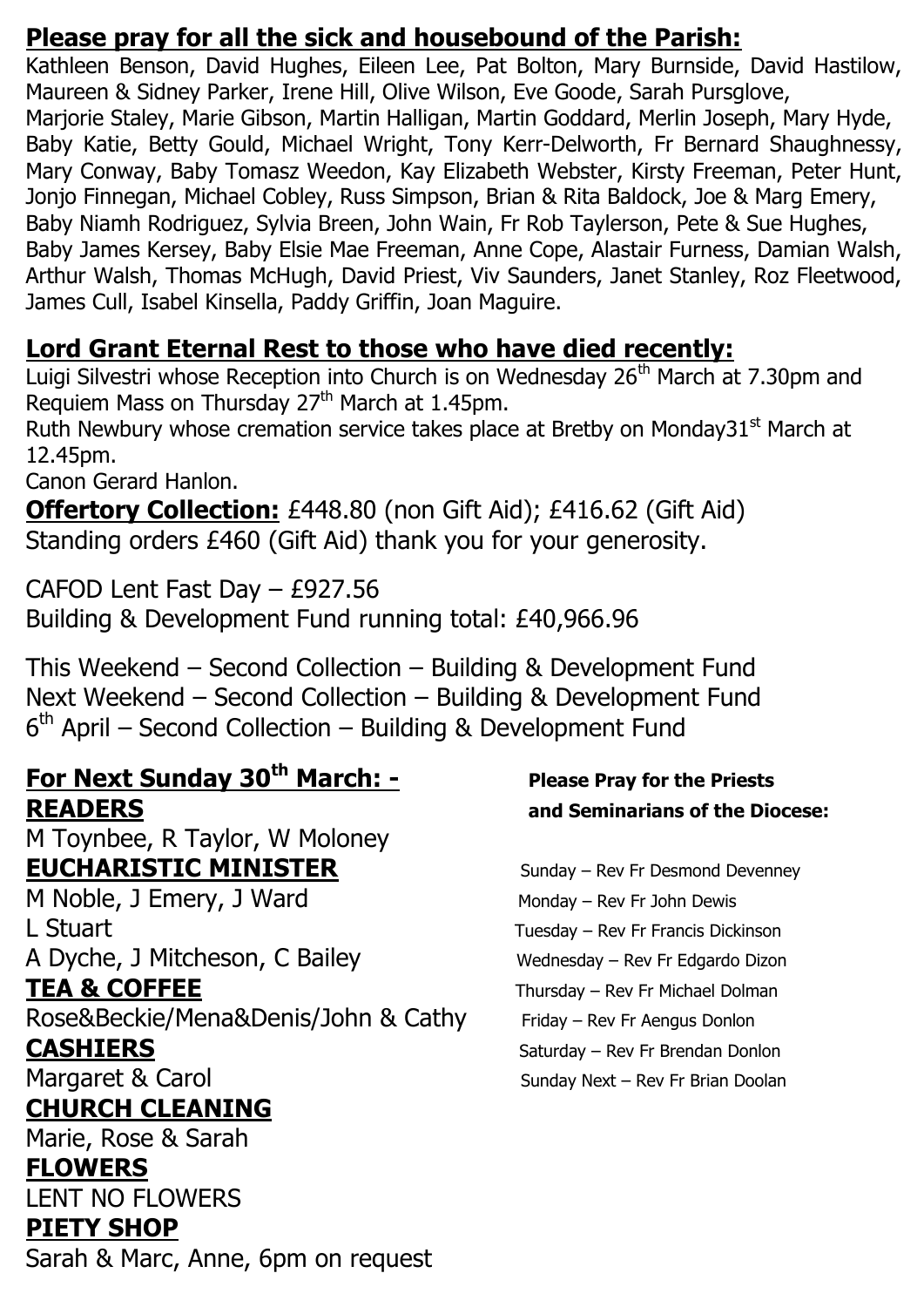**THE SEASON OF LENT** is ordered to preparing for the celebration of Easter. We are all invited to deepen our prayer lives, fast and give alms. The Church reminds us that we should celebrate the Sacrament of Reconciliation, so that with purified hearts we may celebrate the paschal mysteries.

**FRIDAYS IN LENT:** Every Friday in Lent there will be Stations of the Cross at 6.30pm and Mass at 7.00pm.

**Walk With Me:** Prayer booklets and calendars are available at the back of Church. Any donations will be gratefully received.

**Lenten Alms:** If you are considering charitable giving please consider CAFOD, or please consider our social care agency, Fr Hudson's Society, whose contact details are on the poster in the porch.

**RECONCILIATION SERVICE:** As well as the regular time for Confessions on Saturday 10.30 – 11.00am there will be a Reconciliation Service at 7pm on Monday  $14<sup>th</sup>$  April here in Church. There will be the opportunity to celebrate the Sacrament of Reconciliation with visiting priests.

**DVD PRESENTATIONS AND DISCUSSION:** We are offering a series of DVD presentations by Fr Robert Barron entitled "Catholicism" on Thursday evenings in the Parish Hall, with an opportunity for discussion and refreshments. We hope you find the evenings informative. The next meetings are  $27<sup>th</sup>$  March,  $3<sup>rd</sup>$  April &  $10<sup>th</sup>$  April.

**PARISH LOTTERY:** Last week 108 numbers played. Winning Number -37, John Timon - £54.00. Congratulations, your cheque can be collected this weekend.

**OFFERTORY ENVELOPES:** The new envelopes are ready for collection from the Stephen Room after Mass **TODAY**. If you wish to start using the Gift Aid Scheme please speak to Fr Stephen or Margaret Barker. If you have changed your address in the last two years please advise the Parish Office.

**RED BOXES:** It is time once again to empty the Red Boxes. Please ensure your name is on the bottom of the box and hand in at the Presbytery as soon as possible. Please DO NOT leave in church. If anyone would like to have a Red Mission Box at home please contact the Parish Office or Kath Atkinson. **NEW DUTY ROTAS** are available from the Stephen Room.

**200 CLUB:** Prizes for March 2014 are:  $1<sup>st</sup> - 39 - Mrs L Mason, 2<sup>nd</sup> - 61 -$ Mrs T Allan, 3rd – 21 – Mr P Bailey. March Prizes can be collected and subscriptions for 2014 can paid after the 9am  $&$  11am Masses on Sunday 6<sup>th</sup> April. You can of course, place subscriptions in an envelope marked with your NAME & NUMBER and hand in at the presbytery, if you so wish. There are quite a few numbers not yet taken up. So if you would like to subscribe, please see Mike Pearson or contact the Parish Office. The subscription is £1 per month, with monthly prizes of £50, £20 and £10.

**DIOCESAN LOURDES PILGRIMAGE** Led by Archbishop Bernard, 24<sup>th</sup> May – 31<sup>st</sup> May 2014. See poster for details. Booking forms from Parish Office.